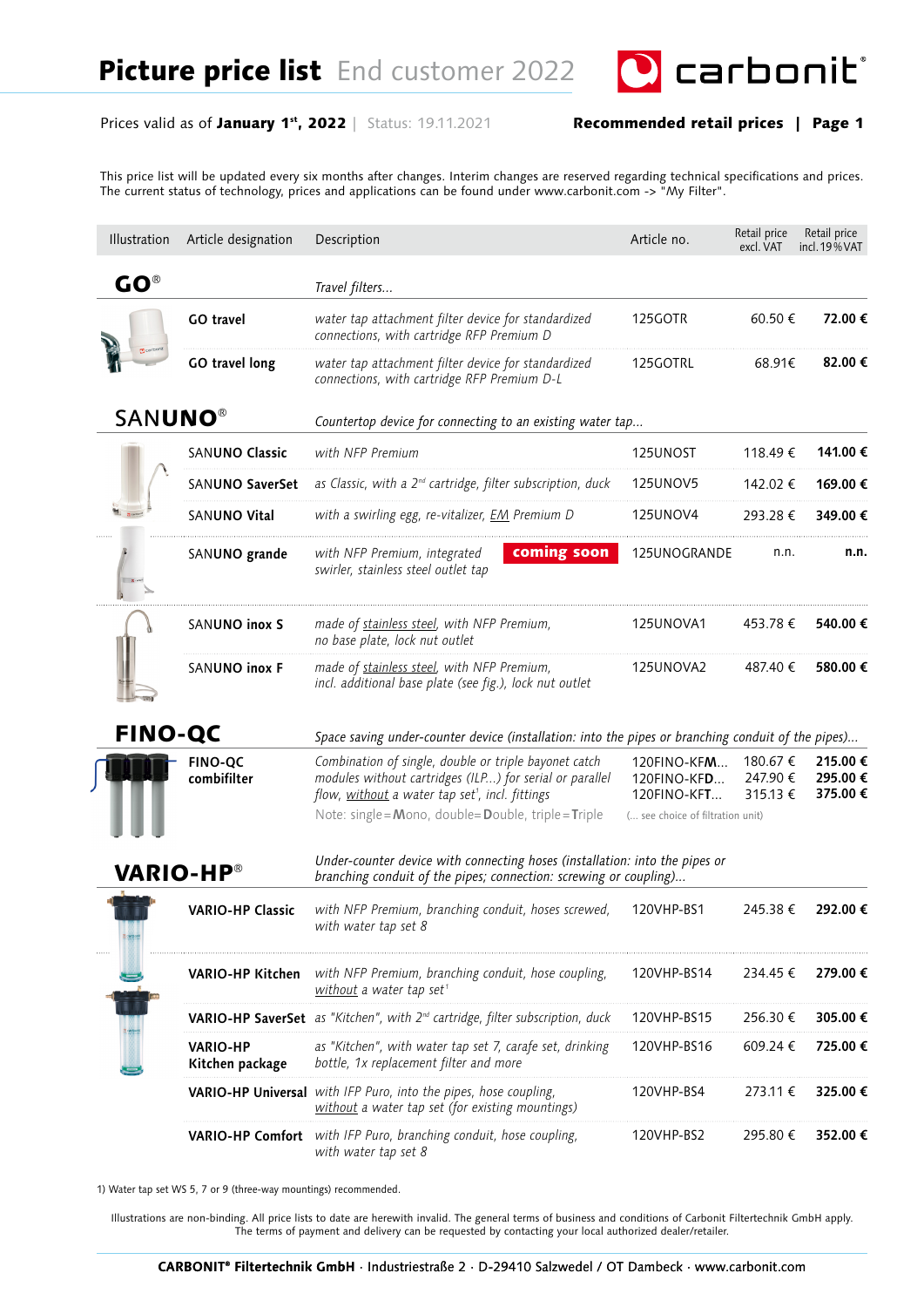**Q** carbonit

| Illustration    | Article designation   | Description                                                                                                                               | Article no.                        | Retail price<br>excl. VAT | Retail price<br>incl. 19% VAT |
|-----------------|-----------------------|-------------------------------------------------------------------------------------------------------------------------------------------|------------------------------------|---------------------------|-------------------------------|
| <b>CITO-QC</b>  |                       | Under-counter device, complete with connecting hoses                                                                                      |                                    |                           |                               |
|                 | <b>CITO Classic</b>   | with QuickConnect bayonet catch, NFP Premium, bran-<br>ching conduit, hoses screwed, without a water tap set                              | 120QC-BS1                          | 221.01 €                  | 263.00 €                      |
|                 | <b>CITO Universal</b> | with QuickConnect bayonet catch, IFP Puro, into the<br>pipes, hoses screwed, without a water tap set<br>(for existing fitting)            | 120QC-BS2                          | 260.50 €                  | 310.00€                       |
| DUO-HP®         |                       | Under-counter device, incl. connecting hoses, coupling<br>(installation: into the pipes or branching conduit of the pipes)                |                                    |                           |                               |
|                 |                       | Parallel filtration                                                                                                                       |                                    |                           |                               |
|                 | <b>DUO-HP Classic</b> | with 2x NFP Premium D, into the pipes,<br>without a water tap set (for existing fitting)                                                  | 115DUOHPP1                         | 525.21€                   | 625.00€                       |
|                 |                       | Serial filtration                                                                                                                         |                                    |                           |                               |
|                 | <b>DUO-HP Lime</b>    | with ion exchanger cartridge <sup>2</sup> and follow-up NFP<br>Premium, branching conduit, without a water tap set <sup>1</sup>           | 115DUOHPS2                         | 528.57€                   | 629.00€                       |
|                 | <b>DUO-HP Special</b> | with a pre-filter cartridge 1 µm and follow-up NFP<br>Premium, branching conduit, without a water tap set <sup>1</sup>                    | 115DUOHPS3                         | 503.36€                   | 599.00€                       |
| <b>QUADRO</b> ® |                       | 4-way parallel filter system, without cartridges, please indicate right or left for the water inlet (R/L)                                 |                                    |                           |                               |
|                 | QUADRO 60 R/L         | for 4x cartridge type Type WFP <sup>3</sup><br>(delivery without hoses, 1" connecting thread)                                             | 110Q60R/L1OP                       |                           | 1.259.66€ 1.499.00 €          |
|                 | QUADRO 120 R/L        | for 4x cartridge type Type WFP long <sup>3</sup><br>(delivery without hoses, 1" connecting thread)                                        | 110Q120R/L1OP 1.469.75€ 1.749.00 € |                           |                               |
|                 | QUADRO-HP9            | for 4x cartridge type Type NFP-9 /IFP Puro/GFP<br>(delivery without cartridges, 3/4" connection)<br>Note: not usable with WFP cartridges! | 110QHP9                            | 671.43 €                  | 799.00 €                      |

# Optional components and equipment: Water taps

|                     | Water taps for <b>separate</b> drinking water extraction, for VARIO-HP/DUO-HP                          |            |                  |         |
|---------------------|--------------------------------------------------------------------------------------------------------|------------|------------------|---------|
| Water tap set WS 8  | single-lever handle (quarter rotation), ceramic seal 120VAR-WS8                                        |            | 37.82 $\epsilon$ | 45.00€  |
| Water tap set WS 8P | single-lever handle (quarter rotation), ceramic seal 120VAR-WS8P<br>and Tap set 8P, QT9", with aerator |            | 39.50€           | 47.00€  |
|                     | Water tap set WS 11 single-lever handle (quarter rotation), ceramic seal 120VAR-WS11                   |            | 46.22 €          | 55.00 € |
|                     | Water taps for <b>integrated</b> drinking water extraction, for example for VARIO-HP/DUO-HP            |            |                  |         |
| Water tap set WS 5  | separate valves, <b>common</b> outlet                                                                  | 120VAR-WS5 | 83.19€           | 99.00 € |

3) WFP Select or WFP Special (long) recommended

1) Water tap set WS 5, 7 or 9 (three-way mountings) recommended. 2) IK refill cartridge NF2 (245IK-NF2) and Ion exchange resin total hardness (TH) (710014)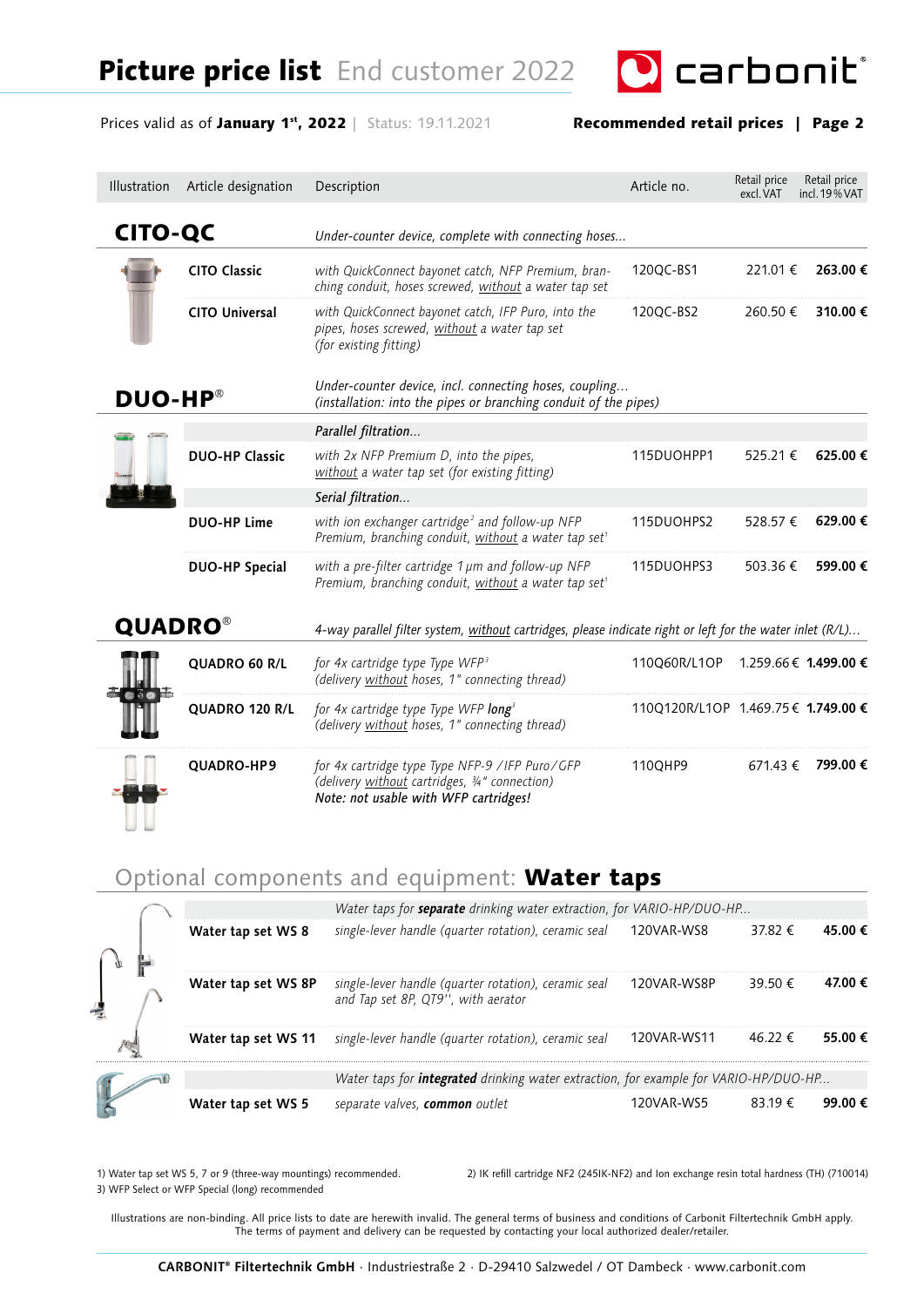arbonit®

|              | Illustration Article designation | Description                                                                                 | Article no. | Retail price | Retail price<br>excl.VAT incl.19%VAT |
|--------------|----------------------------------|---------------------------------------------------------------------------------------------|-------------|--------------|--------------------------------------|
|              |                                  | Water taps for <i>integrated</i> drinking water extraction, for example for VARIO-HP/DUO-HP |             |              |                                      |
|              | Water tap set WS 7               | separate valves, separate outlet                                                            | 120VAR-WS7  |              | 251.26 € 299.00 €                    |
| $\mathbb{R}$ |                                  | Water tap set WS 9 separate valves, separate outlet                                         | 120VAR-WS9  |              | 163.87 € 195.00 €                    |

## Filter cartridges for GO filter devices (sintered block filters)

|                                                            | <b>Pure</b> activated carbon filter cartridges                                    |               |         |         |
|------------------------------------------------------------|-----------------------------------------------------------------------------------|---------------|---------|---------|
| <b>RFP<sup>®</sup></b> Premium D<br>Individual packaging   | for GO travel; 0.7 µm fineness, bacteria-safe,<br>flow rate approx. 0.6l/min.     | 201RFP030-EV  | 24.37 € | 29.00 € |
| <b>RFP<sup>®</sup></b> Premium D-L<br>Individual packaging | for GO travel long; 0.7 µm fineness, bacteria-safe,<br>flow rate approx. 1 l/min. | 201RFP030L-EV | 26.89€  | 32.00 € |

#### Filter cartridges for SANUNO, VARIO-HP, DUO-HP, CITO-QC (active carbon: sintered block filters)

|  |                                                          | <b>Pure</b> activated carbon filter cartridge Main cartridge: NFP Premium (several certifications available)                               |                       |         |         |
|--|----------------------------------------------------------|--------------------------------------------------------------------------------------------------------------------------------------------|-----------------------|---------|---------|
|  | <b>NFP<sup>®</sup></b> Premium<br>Individual packaging   | 0.45 µm fineness, bacteria-safe,<br>flow rate approx. 2 l/min.                                                                             | 205NFP020-EV          | 34.45 € | 41.00€  |
|  | NFP <sup>®</sup> Premium D<br>Individual packaging       | 0.7 µm fineness, bacteria-safe,<br>flow rate approx. 3 l/min.                                                                              | 205NFP030-EV          | 34.45 € | 41.00 € |
|  | <b>NFP<sup>®</sup></b> Premium U<br>Individual packaging | 0.35 µm fineness, bacteria-safe,<br>flow rate approx. 1.5 l/min.                                                                           | 205NFP015-EV          | 34.45 € | 41.00 € |
|  | <b>GFP<sup>®</sup></b> Premium<br>Individual packaging   | 0.4 µm fineness, bacteria-safe,<br>flow rate approx. 2.5 l/min.                                                                            | 210GFP020-EV          | 37.82 € | 45,00 € |
|  |                                                          | Combined activated carbon hollow fibre membrane cartridge, MF membrane 0.15 µm                                                             |                       |         |         |
|  | IFP <sup>®</sup> Puro<br>Individual packaging            | activated carbon component 5 µm, bacteria-safe,<br>flow rate approx. 8l/min, lengthwise membrane                                           | 220IFPPURO-EV         | 66.39€  | 79.00 € |
|  |                                                          | Combined activated carbon hollow fibre membrane cartridge, UF membrane 0.02 $\mu$ m                                                        |                       |         |         |
|  |                                                          | activ. carbon comp. 5 µm, bacteria- & virus-safe,                                                                                          | 220IFPULTRA-EV        | 68.07€  | 81.00 € |
|  | IFP <sup>®</sup> Ultra<br>Individual packaging           | flow rate approx. 2 l/min, lengthwise membrane                                                                                             |                       |         |         |
|  |                                                          | <b>Combined</b> activated carbon & disruptor <sup>®</sup> media cartridge, fibre mat 1.2 $\mu$ m                                           |                       |         |         |
|  | <b>IFP®</b> VS<br>Individual packaging                   | activ. carbon comp. 2.5 µm, bacteria-& virus-safe,<br>flow rate approx. 15 l/min, lengthwise fibre mat                                     | 2201FP045-VS-EV       | 52.10 € | 62.00€  |
|  |                                                          | Combined activated carbon KDF-granulate cartridge                                                                                          |                       |         |         |
|  | <b>IFP KDF</b><br>Individual packaging                   | activated carbon component 1.5 µm, filter granulate<br>inside with KDF 55 (extra heavy metal reduction),<br>flow rate approx. $1.5$ l/min. | 220IFP045-<br>9KDF-EV | 60.50€  | 72.00 € |
|  |                                                          | Pre-filter cartridge made of PP fibres                                                                                                     |                       |         |         |